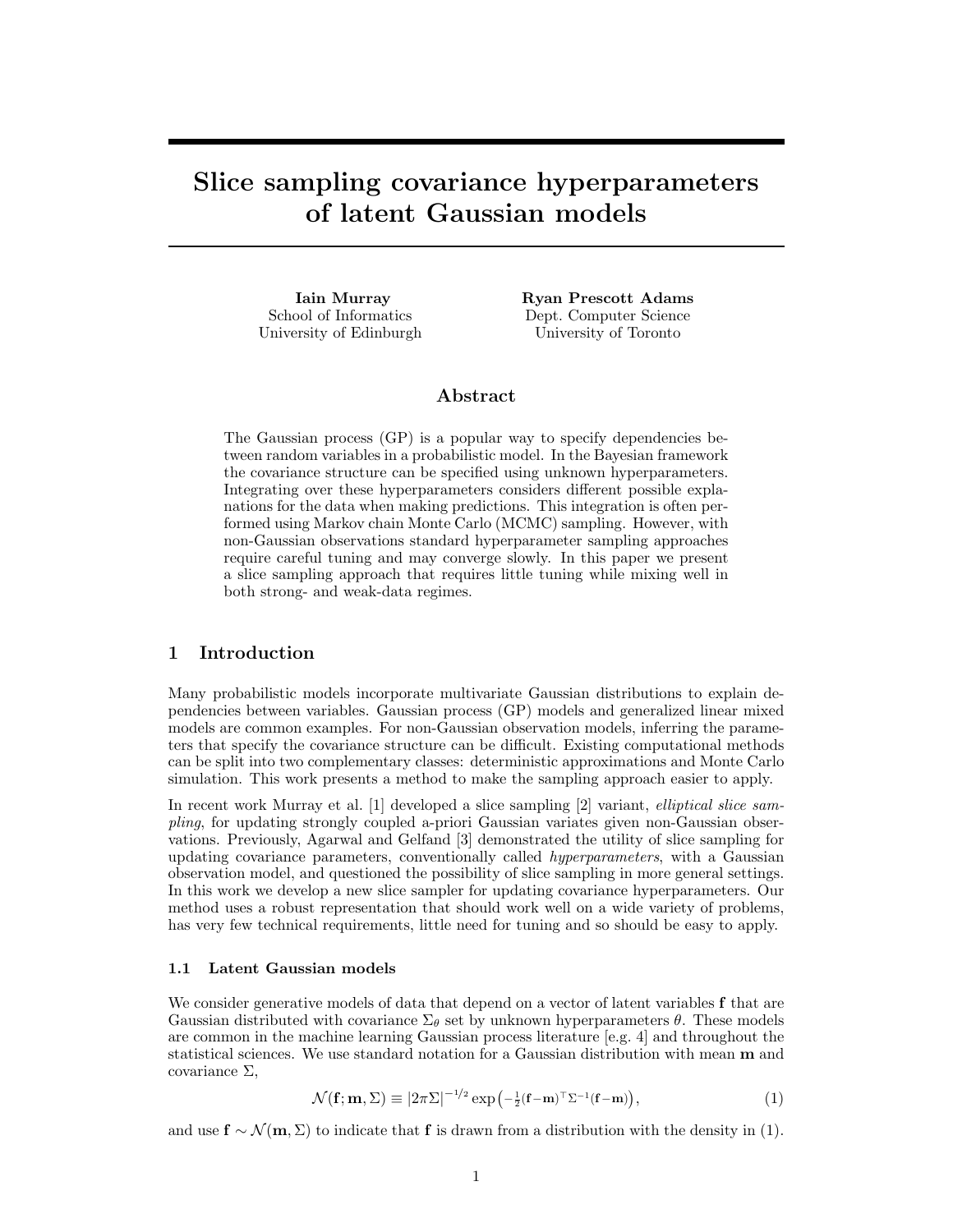

Figure 1: (a) Shows draws from the prior over f using three different lengthscales in the squared exponential covariance (2). (b) Shows the posteriors over log-lengthscale for these three draws.

The generic form of the generative models we consider is summarized by

covariance hyperparameters  $\theta \sim p_h$ , latent variables  $f \sim \mathcal{N}(0, \Sigma_{\theta}),$ and a conditional likelihood  $P(\text{data}|\mathbf{f}) = \mathcal{L}(\mathbf{f}).$ 

The methods discussed in this paper apply to covariances  $\Sigma_{\theta}$  that are arbitrary positive definite functions parameterized by  $\theta$ . However, our experiments focus on the popular case where the covariance is associated with N input vectors  $\{x_n\}_{n=1}^N$  through the squaredexponential kernel,

$$
(\Sigma_{\theta})_{ij} = k(\mathbf{x}_i, \mathbf{x}_j) = \sigma_f^2 \exp\left(-\frac{1}{2} \sum_{d=1}^D \frac{(x_{d,i} - x_{d,j})^2}{\ell_d^2}\right),\tag{2}
$$

with hyperparameters  $\theta = {\{\sigma_f^2, \{\ell_d\}\}}$ . Here  $\sigma_f^2$  is the 'signal variance' controlling the overall scale of the latent variables f. The  $\ell_d$  give characteristic lengthscales for converting the distances between inputs into covariances between the corresponding latent values f.

For non-Gaussian likelihoods we wish to sample from the joint posterior over unknowns,

$$
P(\mathbf{f}, \theta | \text{data}) = \frac{1}{Z} \mathcal{L}(\mathbf{f}) \mathcal{N}(\mathbf{f}; 0, \Sigma_{\theta}) p_h(\theta).
$$
 (3)

We would like to avoid implementing new code or tuning algorithms for different covariances  $\Sigma_{\theta}$  and conditional likelihood functions  $\mathcal{L}(\mathbf{f})$ .

# 2 Markov chain inference

A Markov chain transition operator  $T(z' \leftarrow z)$  defines a conditional distribution on a new position  $z'$  given an initial position z. The operator is said to leave a target distribution  $\pi$ invariant if  $\pi(z') = \int T(z' \leftarrow z) \pi(z) dz$ . A standard way to sample from the joint posterior (3) is to alternately simulate transition operators that leave its conditionals,  $P(\mathbf{f} | \text{data}, \theta)$ and  $P(\theta | \mathbf{f})$ , invariant. Under fairly mild conditions the Markov chain will equilibrate towards the target distribution [e.g. 5].

Recent work has focused on transition operators for updating the latent variables f given data and a fixed covariance  $\Sigma_{\theta}$  [6, 1]. Updates to the hyperparameters for fixed latent variables f need to leave the conditional posterior,

$$
P(\theta | \mathbf{f}) \propto \mathcal{N}(\mathbf{f}; 0, \Sigma_{\theta}) p_h(\theta), \tag{4}
$$

invariant. The simplest algorithm for this is the Metropolis–Hastings operator, see Algorithm 1. Other possibilities include slice sampling [2] and Hamiltonian Monte Carlo [7, 8].

Alternately fixing the unknowns  $f$  and  $\theta$  is appealing from an implementation standpoint. However, the resulting Markov chain can be very slow in exploring the joint posterior distribution. Figure 1a shows latent vector samples using squared-exponential covariances with different lengthscales. These samples are highly informative about the lengthscale hyperparameter that was used, especially for short lengthscales. The sharpness of  $P(\theta | \mathbf{f})$ , Figure 1b, dramatically limits the amount that *any* Markov chain can update the hyperparameters  $\theta$ for fixed latent values f.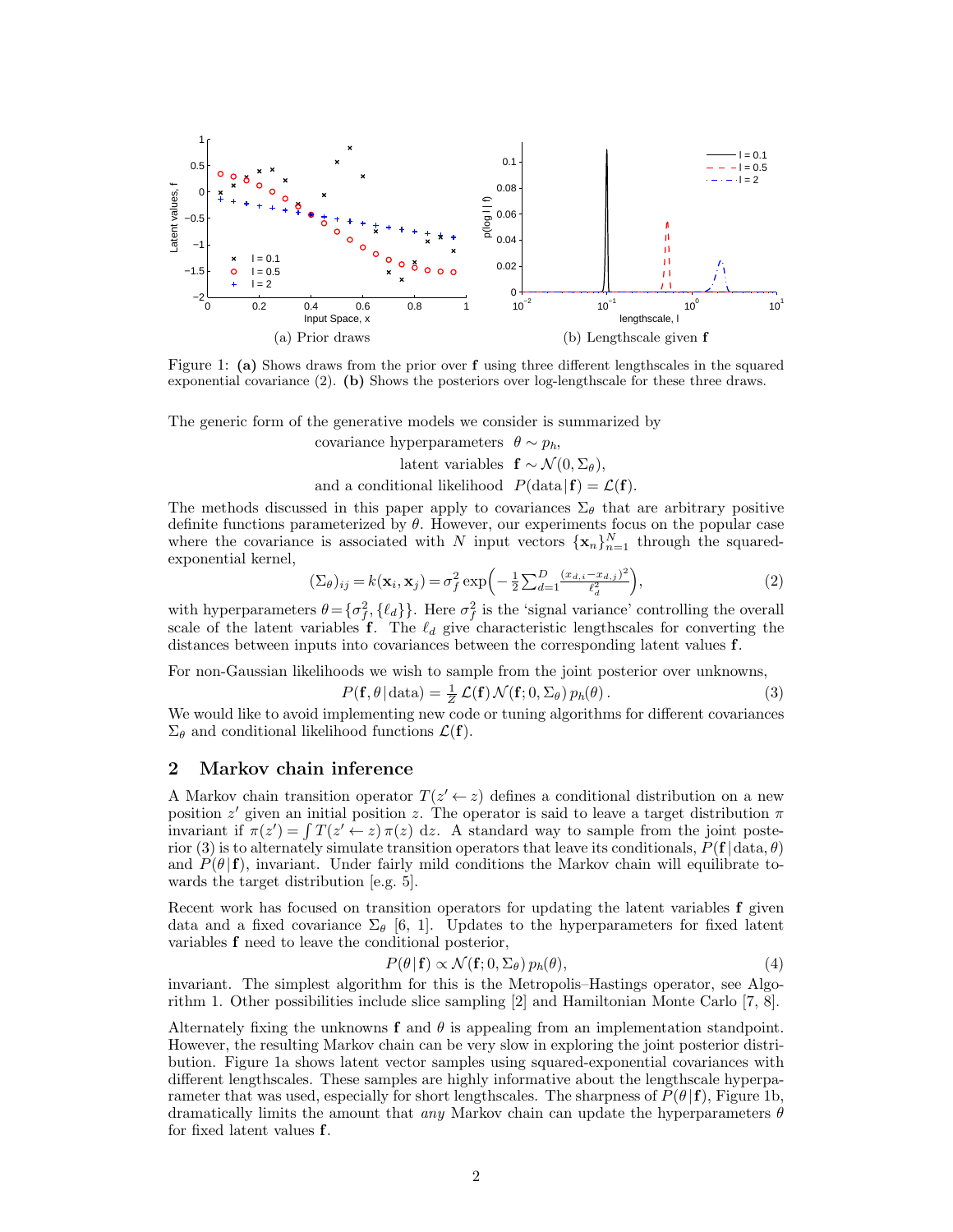| Algorithm 1 $M-H$ transition for fixed $f$                                                                                                                            | <b>Algorithm 2</b> M–H transition for fixed $\nu$                                                                                       |
|-----------------------------------------------------------------------------------------------------------------------------------------------------------------------|-----------------------------------------------------------------------------------------------------------------------------------------|
| <b>Input:</b> Current <b>f</b> and hyperparameters $\theta$ ;<br>proposal dist. q; covariance function $\Sigma_{()}$ .                                                | <b>Input:</b> Current state $\theta$ , <b>f</b> ; proposal dist. q;<br>covariance function $\Sigma_{()}$ ; likelihood $\mathcal{L}($ ). |
| <b>Output:</b> Next hyperparameters                                                                                                                                   | <b>Output:</b> Next $\theta$ , f                                                                                                        |
| 1: Propose: $\theta' \sim q(\theta'; \theta)$                                                                                                                         | 1: Solve for $\mathcal{N}(0, \mathbb{I})$ variate: $\nu = L_{\Sigma_0}^{-1} \mathbf{f}$                                                 |
| 2: Draw $u \sim$ Uniform $(0, 1)$                                                                                                                                     | 2: Propose $\theta' \sim q(\theta'; \theta)$                                                                                            |
| 3: if $u < \frac{\mathcal{N}(\mathbf{f};0,\Sigma_{\theta'}) p_h(\theta') q(\theta;\theta')}{\mathcal{N}(\mathbf{f};0,\Sigma_{\theta}) p_h(\theta) q(\theta';\theta)}$ | 3: Compute implied values: $f' = L_{\Sigma_{\alpha'}} \nu$                                                                              |
| return $\theta'$<br>$\triangleright$ Accept new state<br>4:                                                                                                           | 4: Draw $u \sim$ Uniform $(0, 1)$                                                                                                       |
| $5:$ else                                                                                                                                                             | 5: if $u < \frac{\mathcal{L}(\mathbf{f}') p_h(\theta') q(\theta; \theta')}{\mathcal{L}(\mathbf{f}) p_h(\theta) q(\theta'; \theta)}$     |
| return $\theta$<br>$\triangleright$ Keep current state<br>6:                                                                                                          | $\mathbf{return} \ \theta^{\prime}$ , $\mathbf{f}^{\prime}$<br>6:<br>$\triangleright$ Accept new state                                  |
|                                                                                                                                                                       | $7:$ else                                                                                                                               |
|                                                                                                                                                                       | return $\theta$ , f<br>$\triangleright$ Keep current state<br>8:                                                                        |

#### 2.1 Whitening the prior

Often the conditional likelihood is quite weak; this is why strong prior smoothing assumptions are often introduced in latent Gaussian models. In the extreme limit in which there is no data, i.e.  $\mathcal L$  is constant, the target distribution is the prior model,  $P(\mathbf{f}, \theta) = \mathcal{N}(\mathbf{f}; 0, \Sigma_{\theta}) p_h(\theta)$ . Sampling from the prior should be easy, but alternately fixing f and  $\theta$  does not work well because they are strongly coupled. One strategy is to reparameterize the model so that the unknown variables are independent under the prior.

Independent random variables can be identified from a commonly-used generative procedure for the multivariate Gaussian distribution. A vector of independent normals,  $\nu$ , is drawn independently of the hyperparameters and then deterministically transformed:

$$
\mathbf{\nu} \sim \mathcal{N}(0, \mathbb{I}), \qquad \mathbf{f} = L_{\Sigma_{\theta}} \mathbf{\nu}, \qquad \text{where } L_{\Sigma_{\theta}} L_{\Sigma_{\theta}}^{\top} = \Sigma_{\theta}.
$$
 (5)

Notation: Throughout this paper  $L_C$  will be any user-chosen square root of covariance matrix C. While any matrix square root can be used, the lower-diagonal Cholesky decomposition is often the most convenient. We would reserve  $C^{1/2}$  for the principal square root, because other square roots do not behave like powers: for example,  $\text{chol}(C)^{-1} \neq \text{chol}(C^{-1})$ .

We can choose to update the hyperparameters  $\theta$  for fixed  $\nu$  instead of fixed f. As the original latent variables f are deterministically linked to the hyperparameters  $\theta$  in (5), these updates will actually change both  $\theta$  and f. The samples in Figure 1a resulted from using the same whitened variable  $\nu$  with different hyperparameters. They follow the same general trend, but vary over the lengthscales used to construct them.

The posterior over hyperparameters for fixed  $\nu$  is apparent by applying Bayes rule to the generative procedure in (5), or one can laboriously obtain it by changing variables in (3):

$$
P(\theta | \boldsymbol{\nu}, \text{data}) \propto P(\theta, \boldsymbol{\nu}, \text{data}) = P(\theta, \mathbf{f} = L_{\Sigma_{\theta}} \boldsymbol{\nu}, \text{data}) | L_{\Sigma_{\theta}} | \propto \cdots \propto \mathcal{L}(\mathbf{f}(\theta, \boldsymbol{\nu})) p_h(\theta).
$$
 (6)

Algorithm 2 is the Metropolis–Hastings operator for this distribution. The acceptance rule now depends on the latent variables through the conditional likelihood  $\mathcal{L}(\mathbf{f})$  instead of the prior  $\mathcal{N}(\mathbf{f}; 0, \Sigma_{\theta})$  and these variables are automatically updated to respect the prior. In the no-data limit, new hyperparameters proposed from the prior are always accepted.

## 3 Surrogate data model

Neither of the previous two algorithms are ideal for statistical applications, which is illustrated in Figure 2. Algorithm 2 is ideal in the "weak data" limit where the latent variables f are distributed according to the prior. In the example, the likelihoods are too restrictive for Algorithm 2's proposal to be acceptable. In the "strong data" limit, where the latent variables f are fixed by the likelihood  $\mathcal{L}$ , Algorithm 1 would be ideal. However, the likelihood terms in the example are not so strong that the prior can be ignored.

For regression problems with Gaussian noise the latent variables can be marginalised out analytically, allowing hyperparameters to be accepted or rejected according to their marginal posterior  $P(\theta | data)$ . If latent variables are required they can be sampled directly from the conditional posterior  $P(f \mid \theta, \text{data})$ . To build a method that applies to non-Gaussian likelihoods, we create an auxiliary variable model that introduces surrogate Gaussian observations that will guide joint proposals of the hyperparameters and latent variables.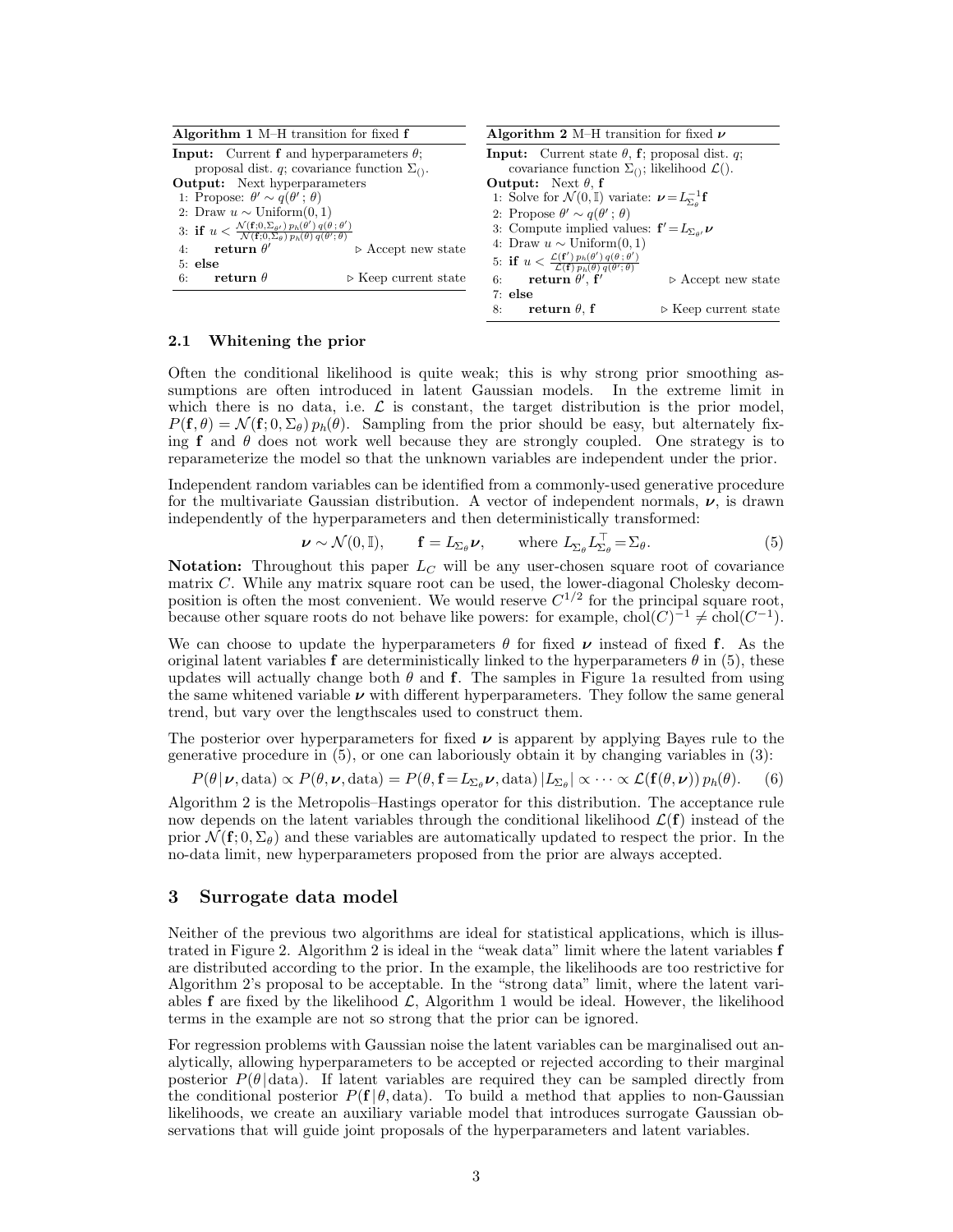

Figure 2: A regression problem with Gaussian observations illustrated by  $2\sigma$  gray bars. The current state of the sampler has a short lengthscale hyperparameter  $(\ell = 0.3)$ ; a longer lengthscale  $(\ell = 1.5)$  is being proposed. The current latent variables do not lie on a straight enough line for the long lengthscale to be plausible. Whitening the prior (Section 2.1) updates the latent variables to a straighter line, but ignores the observations. A proposal using surrogate data (Section 3, with  $S_{\theta}$ set to the observation noise) sets the latent variables to a draw that is plausible for the proposed lengthscale while being close to the current state.

We augment the latent Gaussian model with auxiliary variables, **g**, a noisy version of the true latent variables:

$$
P(\mathbf{g}|\mathbf{f},\theta) = \mathcal{N}(\mathbf{g}; \mathbf{f}, S_{\theta}).
$$
\n(7)

For now  $S_{\theta}$  is an arbitrary free parameter that could be set by hand to either a fixed value or a value that depends on the current hyperparameters  $\theta$ . We will discuss how to automatically set the auxiliary noise covariance  $S_{\theta}$  in Section 3.2.

The original model,  $f \sim \mathcal{N}(0, \Sigma_{\theta})$  and (7) define a joint auxiliary distribution  $P(f, g|\theta)$ given the hyperparameters. It is possible to sample from this distribution in the opposite order, by first drawing the auxiliary values from their marginal distribution

$$
P(\mathbf{g}|\theta) = \mathcal{N}(\mathbf{g}; 0, \Sigma_{\theta} + S_{\theta}),
$$
\n(8)

and then sampling the model's latent values conditioned on the auxiliary values from

$$
P(\mathbf{f} | \mathbf{g}, \theta) = \mathcal{N}(\mathbf{f}; \mathbf{m}_{\theta, \mathbf{g}}, R_{\theta}), \text{ where some standard manipulations give:}
$$
  
\n
$$
R_{\theta} = (\Sigma_{\theta}^{-1} + S_{\theta}^{-1})^{-1} = \Sigma_{\theta} - \Sigma_{\theta} (\Sigma_{\theta} + S_{\theta})^{-1} \Sigma_{\theta} = S_{\theta} - S_{\theta} (S_{\theta} + \Sigma_{\theta})^{-1} S_{\theta},
$$
  
\n
$$
\mathbf{m}_{\theta, \mathbf{g}} = \Sigma_{\theta} (\Sigma_{\theta} + S_{\theta})^{-1} \mathbf{g} = R_{\theta} S_{\theta}^{-1} \mathbf{g}.
$$
\n(9)

That is, under the auxiliary model the latent variables of interest are drawn from their posterior given the surrogate data g. Again we can describe the sampling process via a draw from a spherical Gaussian:

$$
\boldsymbol{\eta} \sim \mathcal{N}(0, \mathbb{I}), \quad \mathbf{f} = L_{R_{\theta}} \boldsymbol{\eta} + \mathbf{m}_{\theta, \mathbf{g}}, \quad \text{where } L_{R_{\theta}} L_{R_{\theta}}^{\top} = R_{\theta}.
$$
 (10)

We then condition on the "whitened" variables  $\eta$  and the surrogate data g while updating the hyperparameters  $\theta$ . The implied latent variables  $f(\theta, \eta, g)$  will remain a plausible draw from the surrogate posterior for the current hyperparameters. This is illustrated in Figure 2.

We can leave the joint distribution (3) invariant by updating the following conditional distribution derived from the above generative model:

$$
P(\theta | \boldsymbol{\eta}, \mathbf{g}, \text{data}) \propto P(\theta, \boldsymbol{\eta}, \mathbf{g}, \text{data}) \propto \mathcal{L}(\mathbf{f}(\theta, \boldsymbol{\eta}, \mathbf{g})) \, \mathcal{N}(\mathbf{g}; 0, \Sigma_{\theta} + S_{\theta}) \, p_h(\theta). \tag{11}
$$

The Metropolis–Hastings Algorithm 3 contains a ratio of these terms in the acceptance rule.

#### 3.1 Slice sampling

The Metropolis–Hastings algorithms discussed so far have a proposal distribution  $q(\theta';\theta)$ that must be set and tuned. The efficiency of the algorithms depend crucially on careful choice of the scale  $\sigma$  of the proposal distribution. Slice sampling [2] is a family of adaptive search procedures that are much more robust to the choice of scale parameter.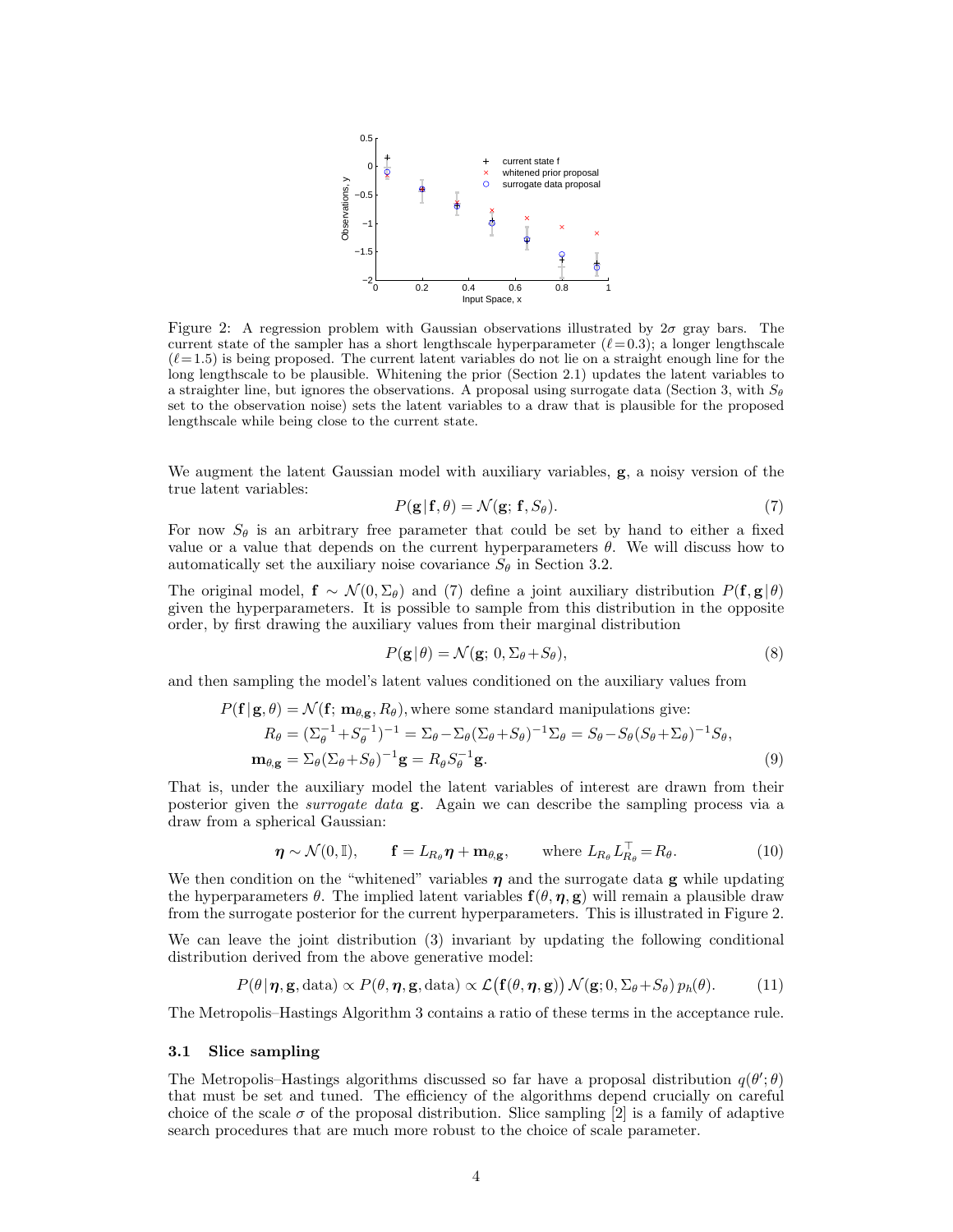| Algorithm 3 Surrogate data M-H                                                                                                                                                                                                                | <b>Algorithm 4</b> Surrogate data slice sampling                                                               |
|-----------------------------------------------------------------------------------------------------------------------------------------------------------------------------------------------------------------------------------------------|----------------------------------------------------------------------------------------------------------------|
| <b>Input:</b> $\theta$ , <b>f</b> ; prop. dist. <i>q</i> ; model of Sec. 3.                                                                                                                                                                   | <b>Input:</b> $\theta$ , <b>f</b> ; scale $\sigma$ ; model of Sec. 3.                                          |
| <b>Output:</b> Next $\theta$ , f                                                                                                                                                                                                              | <b>Output:</b> Next f, $\theta$                                                                                |
| 1: Draw surrogate data: $\mathbf{g} \sim \mathcal{N}(\mathbf{f}, S_{\theta})$                                                                                                                                                                 | 1: Draw surrogate data: $\mathbf{g} \sim \mathcal{N}(\mathbf{f}, S_{\theta})$                                  |
| 2: Compute implied latent variates:                                                                                                                                                                                                           | 2: Compute implied latent variates:                                                                            |
| $\eta = L_{B_0}^{-1}(\mathbf{f} - \mathbf{m}_{\theta,\mathbf{g}})$                                                                                                                                                                            | $\eta = L_{B_0}^{-1}(\mathbf{f} - \mathbf{m}_{\theta,\mathbf{g}})$                                             |
| 3: Propose $\theta' \sim q(\theta'; \theta)$                                                                                                                                                                                                  | 3: Randomly center a bracket:                                                                                  |
| 4: Compute function ${\bf f}' = L_{R_{\theta'}} {\bf \eta} + {\bf m}_{\theta', {\bf g}}$                                                                                                                                                      | $v \sim \text{Uniform}(0, \sigma), \ \ \theta_{\min} = \theta - v, \ \ \theta_{\max} = \theta_{\min} + \sigma$ |
| 5: Draw $u \sim$ Uniform $(0, 1)$                                                                                                                                                                                                             | 4: Draw $u \sim$ Uniform $(0, 1)$                                                                              |
| 6: if $u < \frac{\mathcal{L}(\mathbf{f}') \mathcal{N}(\mathbf{g};0,\Sigma_{\theta'}+S_{\theta'}) p_h(\theta') q(\theta;\theta')}{\mathcal{L}(\mathbf{f}) \mathcal{N}(\mathbf{g};0,\Sigma_{\theta}+S_{\theta}) p_h(\theta) q(\theta';\theta)}$ | 5: Determine threshold:                                                                                        |
|                                                                                                                                                                                                                                               | $y = u \mathcal{L}(\mathbf{f}) \mathcal{N}(\mathbf{g}; 0, \Sigma_{\theta} + S_{\theta}) p_h(\theta)$           |
| return $\theta'$ , f'<br>$\triangleright$ Accept new state<br>7:                                                                                                                                                                              | 6: Draw proposal: $\theta' \sim \text{Uniform}(\theta_{\min}, \theta_{\max})$                                  |
| $8:$ else                                                                                                                                                                                                                                     | 7: Compute function ${\bf f}' = L_{R_{\alpha\prime}} {\bf \eta} + {\bf m}_{\theta',{\bf g}}$                   |
| return $\theta$ , f<br>$\triangleright$ Keep current state<br>9:                                                                                                                                                                              | 8: if $\mathcal{L}(\mathbf{f}') \mathcal{N}(\mathbf{g};0,\Sigma_{\theta'}+S_{\theta'}) p_h(\theta') > y$       |
|                                                                                                                                                                                                                                               | 9: return $f', \theta'$                                                                                        |
|                                                                                                                                                                                                                                               | 10: else if $\theta' < \theta$                                                                                 |
|                                                                                                                                                                                                                                               | Shrink bracket minimum: $\theta_{\min} = \theta'$<br>11:                                                       |
|                                                                                                                                                                                                                                               | $12:$ else                                                                                                     |
|                                                                                                                                                                                                                                               | Shrink bracket maximum: $\theta_{\text{max}} = \theta'$<br>13:                                                 |
|                                                                                                                                                                                                                                               | 14: $\gcd 6$                                                                                                   |

Algorithm 4 applies one possible slice sampling algorithm to a scalar hyperparameter  $\theta$  in the surrogate data model of this section. It has a free parameter  $\sigma$ , the scale of the initial proposal distribution. However, careful tuning of this parameter is not required. If the initial scale is set to a large value, such as the width of the prior, then the width of the proposals will shrink to an acceptable range exponentially quickly. Stepping-out procedures [2] could be used to adapt initial scales that are too small. We assume that axis-aligned hyperparameter moves will be effective, although reparameterizations could improve performance [e.g. 9].

### 3.2 The auxiliary noise covariance  $S_{\theta}$

The surrogate data **g** and noise covariance  $S_{\theta}$  define a pseudo-posterior distribution that softly specifies a plausible region within which the latent variables  $f$  are updated. The noise covariance determines the size of this region. The first two baseline algorithms of Section 2 result from limiting cases of  $S_{\theta} = \alpha I$ : 1) if  $\alpha = 0$  the surrogate data and the current latent variables are equal and the acceptance ratio reduces to that of Algorithm 1. 2) as  $\alpha \to \infty$ the observations are uninformative about the current state and the pseudo-posterior tends to the prior. In the limit, the acceptance ratio reduces to that of Algorithm 2. One could choose  $\alpha$  based on preliminary runs, but such tuning would be burdensome.

For likelihood terms that factorize,  $\mathcal{L}(\mathbf{f}) = \prod_i \mathcal{L}_i(f_i)$ , we can measure how much the likelihood restricts each variable individually:

$$
P(f_i | \mathcal{L}_i, \theta) \propto \mathcal{L}_i(f_i) \mathcal{N}(f_i; 0, (\Sigma_\theta)_{ii}).
$$
\n(12)

A Gaussian can be fitted by moment matching or a Laplace approximation (matching second derivatives at the mode). Such fits, or close approximations, are often possible analytically and can always be performed numerically as the distribution is only one-dimensional. Given a Gaussian fit to the site-posterior  $(12)$  with variance  $v_i$ , we can set the auxiliary noise to a level that would result in the same posterior variance at that site alone:  $(S_{\theta})_{ii} = (v_i^{-1} - (\Sigma_{\theta})_{ii}^{-1})^{-1}$ . (Any negative  $(S_{\theta})_{ii}$  must be thresholded.) The moment matching procedure is a grossly simplified first step of "assumed density filtering" or "expectation propagation" [10], which are too expensive for our use in the inner-loop of a Markov chain.

## 4 Related work

We have discussed samplers that jointly update strongly-coupled latent variables and hyperparameters. The hyperparameters can move further in joint moves than their narrow conditional posteriors (e.g., Figure 1b) would allow. A generic way of jointly sampling realvalued variables is Hamiltonian/Hybrid Monte Carlo (HMC) [7, 8]. However, this method is cumbersome to implement and tune, and using HMC to jointly update latent variables and hyperparameters in hierarchical models does not itself seem to improve sampling [11].

Christensen et al. [9] have also proposed a robust representation for sampling in latent Gaussian models. They use an approximation to the target posterior distribution to con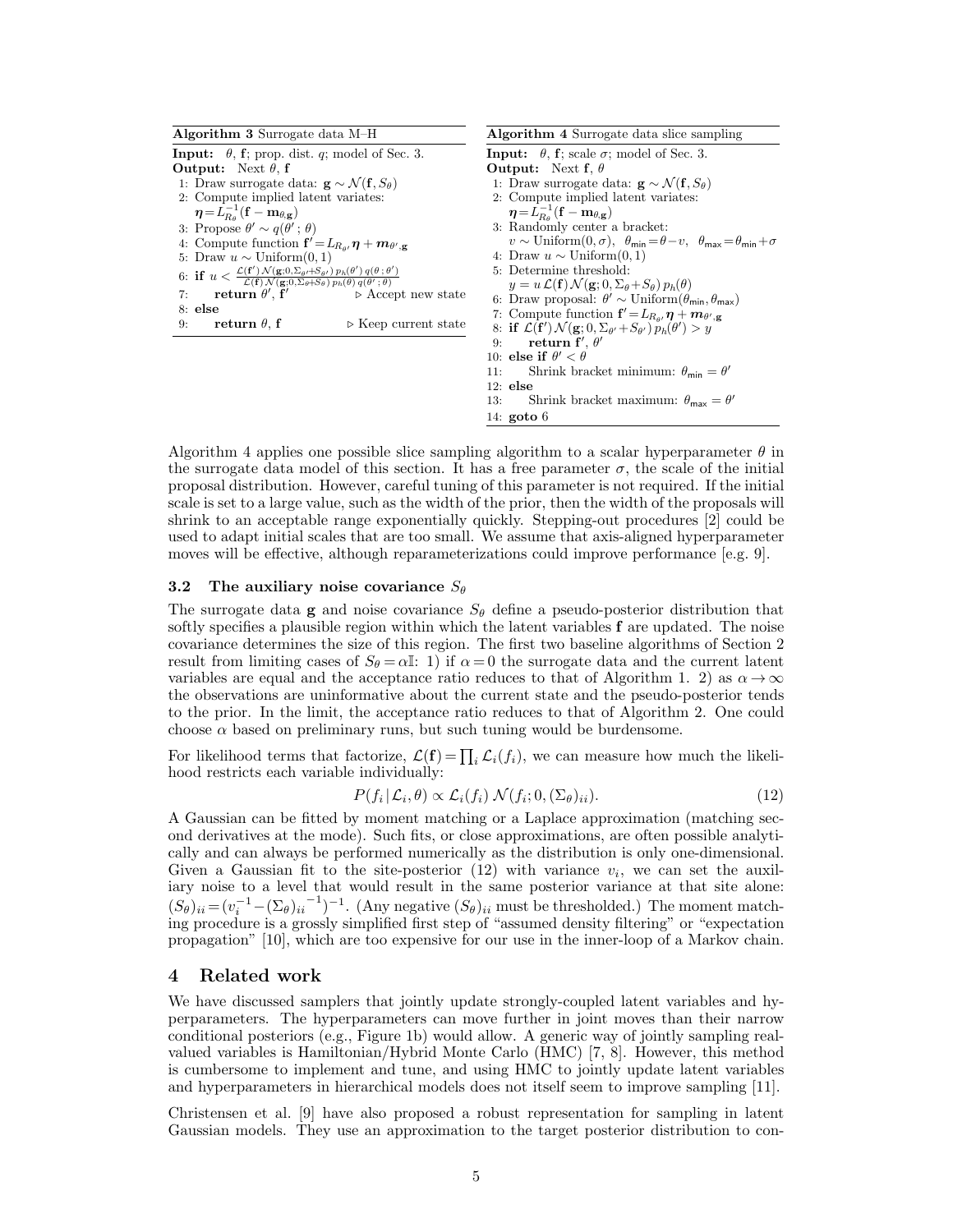struct a reparameterization where the unknown variables are close to independent. The approximation replaces the likelihood with a Gaussian form proportional to  $\mathcal{N}(\mathbf{f}; \hat{\mathbf{f}}, \Lambda(\hat{\mathbf{f}}))$ :

$$
\hat{\mathbf{f}} = \operatorname{argmax}_{\mathbf{f}} \mathcal{L}(\mathbf{f}), \qquad \Lambda_{ij}(\hat{\mathbf{f}}) = \left. \frac{\partial^2 \log \mathcal{L}(\mathbf{f})}{\partial f_i \partial f_j} \right|_{\hat{\mathbf{f}}}, \tag{13}
$$

where  $\Lambda$  is often diagonal, or it was suggested one would only take the diagonal part. This Taylor approximation looks like a Laplace approximation, except that the likelihood function is not a probability density in  $f$ . This likelihood fit results in an approximate Gaussian posterior  $\mathcal{N}(\mathbf{f}; \mathbf{m}_{\theta, \mathbf{g}=\hat{\mathbf{f}}}, R_{\theta})$  as found in (9), with noise  $S_{\theta} = \Lambda(\hat{\mathbf{f}})^{-1}$  and data  $\mathbf{g} = \hat{\mathbf{f}}$ .

Thinking of the current latent variables as a draw from this approximate posterior,  $\boldsymbol{\omega} \sim \mathcal{N}(0, \mathbb{I}), \; \mathbf{f} = L_{R_{\theta}} \boldsymbol{\omega} + \mathbf{m}_{\theta, \hat{\mathbf{f}}}, \; \text{suggests using the reparameterization } \boldsymbol{\omega} = L_{R_{\theta}}^{-1} (\hat{\mathbf{f}} - \mathbf{m}_{\theta, \hat{\mathbf{f}}}).$ We can then fix the new variables and update the hyperparameters under

$$
P(\theta | \boldsymbol{\omega}, \text{data}) \propto \mathcal{L}(\mathbf{f}(\boldsymbol{\omega}, \theta)) \mathcal{N}(\mathbf{f}(\boldsymbol{\omega}, \theta); 0, \Sigma_{\theta}) p_h(\theta) |L_{R_{\theta}}|.
$$
 (14)

When the likelihood is Gaussian, the reparameterized variables  $\omega$  are independent of each other and the hyperparameters. The hope is that approximating non-Gaussian likelihoods will result in nearly-independent parameterizations on which Markov chains will mix rapidly.

Taylor expanding some common log-likelihoods around the maximum is not well defined, for example approximating probit or logistic likelihoods for binary classification, or Poisson observations with zero counts. These Taylor expansions could be seen as giving flat or undefined Gaussian approximations that do not reweight the prior. When all of the likelihood terms are flat the reparameterization approach reduces to that of Section 2.1. The alternative  $S_{\theta}$  auxiliary covariances that we have proposed could be used instead.

The surrogate data samplers of Section 3 can also be viewed as using reparameterizations, by treating  $\eta = L_{R_{\theta}}^{-1}(\mathbf{f} - \mathbf{m}_{\theta, \mathbf{g}})$  as an arbitrary random reparameterization for making proposals. A proposal density  $q(\eta', \theta'; \eta, \theta)$  in the reparameterized space must be multiplied by the Jacobian  $|L_{R_{\theta'}}^{-1}|$  to give a proposal density in the original parameterization. The probability of proposing the reparameterization must also be included in the Metropolis–Hastings acceptance probability:

$$
\min\left(1, \frac{P(\theta', \mathbf{f'} | \text{data}) \cdot P(\mathbf{g} | \mathbf{f'}, S_{\theta'}) \cdot q(\theta; \theta') | L_{\theta}^{-1}|}{P(\theta, \mathbf{f} | \text{data}) \cdot P(\mathbf{g} | \mathbf{f}, S_{\theta}) \cdot q(\theta'; \theta) | L_{R_{\theta'}}^{-1}|}\right).
$$
(15)

A few lines of linear algebra confirms that, as it must do, the same acceptance ratio results as before. Alternatively, substituting (3) into (15) shows that the acceptance probability is very similar to that obtained by applying Metropolis–Hastings to (14) as proposed by Christensen et al.  $[9]$ . The differences are that the new latent variables  $f'$  are computed using different pseudo-posterior means and the surrogate data method has an extra term for the random, rather than fixed, choice of reparameterization.

The surrogate data sampler is easier to implement than the previous reparameterization work because the surrogate posterior is centred around the current latent variables. This means that 1) no point estimate, such as the maximum likelihood  $\hat{\mathbf{f}}$ , is required. 2) picking the noise covariance  $S_{\theta}$  poorly may still produce a workable method, whereas a fixed reparameterized can work badly if the true posterior distribution is in the tails of the Gaussian approximation. Christensen et al. [9] pointed out that centering the approximate Gaussian likelihood in their reparameterization around the current state is tempting, but that computing the Jacobian of the transformation is then intractable. By construction, the surrogate data model centers the reparameterization near to the current state.

## 5 Experiments

We empirically compare the performance of the various approaches to GP hyperparameter sampling on four data sets: one regression, one classification, and two Cox process inference problems. Further details are in the rest of this section, with full code as supplementary material. The results are summarized in Figure 3 followed by a discussion section.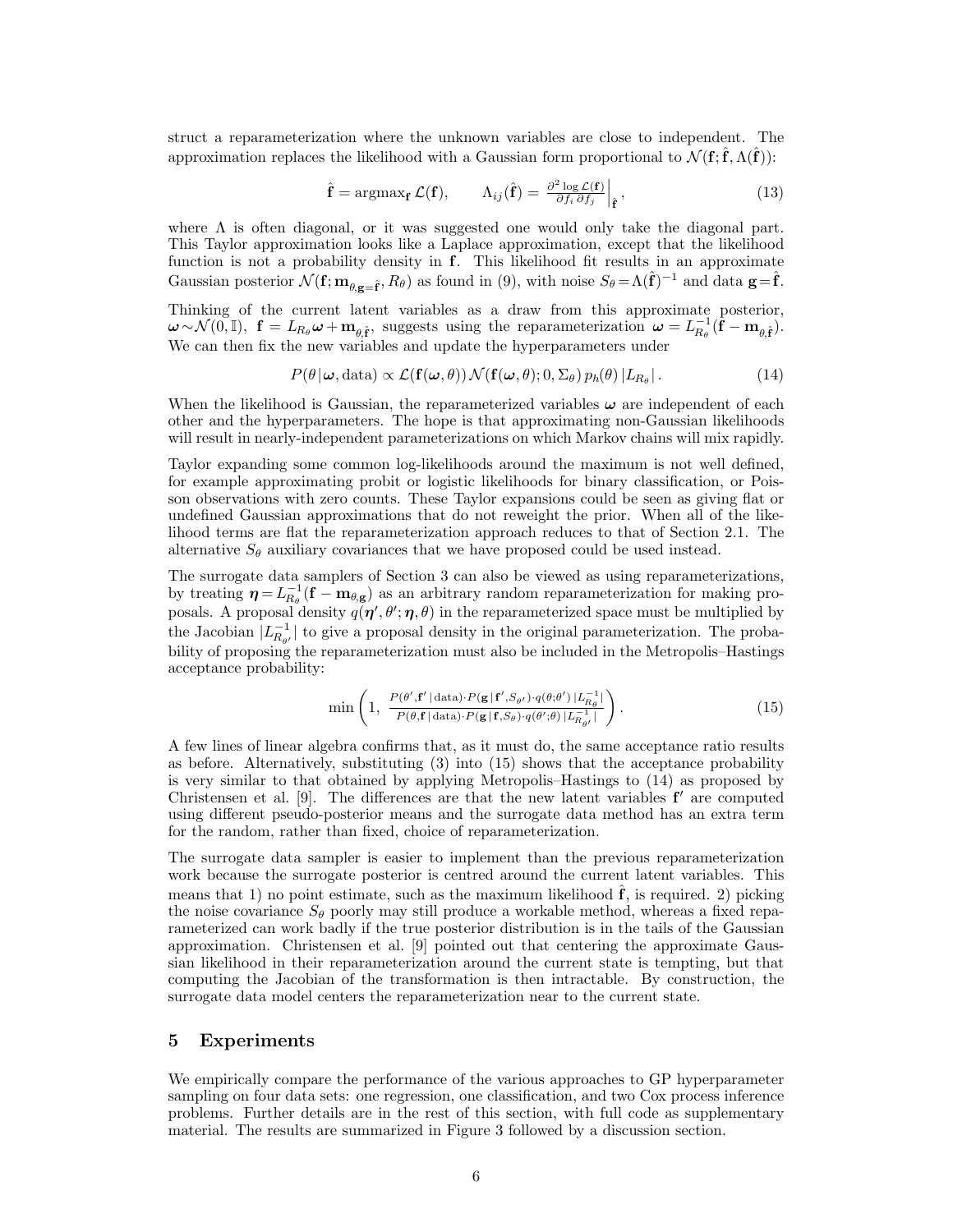In each of the experimental configurations, we ran ten independent chains with different random seeds, burning in for 1000 iterations and sampling for 5000 iterations. We quantify the mixing of the chain by estimating the effective number of samples of the complete data likelihood trace using R-CODA [12], and compare that with three cost metrics: the number of hyperparameter settings considered (each requiring a small number of covariance decompositions with  $O(n^3)$  time complexity), the number of likelihood evaluations, and the total elapsed time on a single core of an Intel Xeon 3GHz CPU.

The experiments are designed to test the mixing of hyperparameters  $\theta$  while sampling from the joint posterior (3). All of the discussed approaches except Algorithm 1 update the latent variables f as a side-effect. However, further transition operators for the latent variables for fixed hyperparameters are required. In Algorithm 2 the "whitened" variables  $\nu$  remain fixed; the latent variables and hyperparameters are constrained to satisfy  $\mathbf{f} = L_{\Sigma_{\alpha}} \nu$ . The surrogate data samplers are ergodic: the full joint posterior distribution will eventually be explored. However, each update changes the hyperparameters and requires expensive computations involving covariances. After computing the covariances for one set of hyperparameters, it makes sense to apply several cheap updates to the latent variables. For every method we applied ten updates of elliptical slice sampling [1] to the latent variables f between each hyperparameter update. One could also consider applying elliptical slice sampling to a reparameterized representation, for simplicity of comparison we do not. Independently of our work Titsias [13] has used surrogate data like reparameterizations to update latent variables for fixed hyperparameters.

Methods We implemented six methods for updating Gaussian covariance hyperparameters. Each method used the same slice sampler, as in Algorithm 4, applied to the following model representations. fixed: fixing the latent function  $f$  [14]. prior-white: whitening with the prior. surr-site: using surrogate data with the noise level set to match the site posterior (12). We used Laplace approximations for the Poisson likelihood. For classification problems we used moment matching, because Laplace approximations do not work well [15]. surr-taylor: using surrogate data with noise variance set via Taylor expansion of the log-likelihood (13). Infinite variances were truncated to a large value. **post-taylor** and post-site: as for the surr- methods but a fixed reparameterization based on a posterior approximation (14).

Binary Classification (Ionosphere) We evaluated four different methods for performing binary GP classification: fixed, prior-white, surr-site and post-site. We applied these methods to the Ionosphere dataset [16], using 200 training data and 34 dimensions. We used a logistic likelihood with zero-mean prior, inferring lengthscales as well as signal variance. The -taylor methods reduce to other methods or don't apply because the maximum of the log-likelihood is at plus or minus infinity.

Gaussian Regression (Synthetic) When the observations have Gaussian noise the post-taylor reparameterization of Christensen et al. [9] makes the hyperparameters and latent variables exactly independent. The random centering of the surrogate data model will be less effective. We used a Gaussian regression problem to assess how much worse the surrogate data method is compared to an ideal reparameterization. The synthetic data set had 200 input points in 10-D drawn uniformly within a unit hypercube. The GP had zero mean, unit signal variance and its ten lengthscales in (2) drawn from Uniform $(0, \sqrt{10})$ . Observation noise had variance 0.09. We applied the fixed, prior-white, surr-site/surr-taylor, and post-site/post-taylor methods. For Gaussian likelihoods the -site and -taylor methods coincide: the auxiliary noise matches the observation noise ( $S_{\theta} = 0.09$ ).

Cox process inference We tested all six methods on an inhomogeneous Poisson process with a Gaussian process prior for the log-rate. We sampled the hyperparameters in  $(2)$  and a mean offset to the log-rate. The model was applied to two point process datasets: 1) a record of mining disasters [17] with 191 events in 112 bins of 365 days. 2) 195 redwood tree locations in a region scaled to the unit square [18] split into  $25 \times 25 = 625$  bins. The results for the mining problem were initially highly variable. As the mining experiments were also the quickest we re-ran each chain for 20,000 iterations.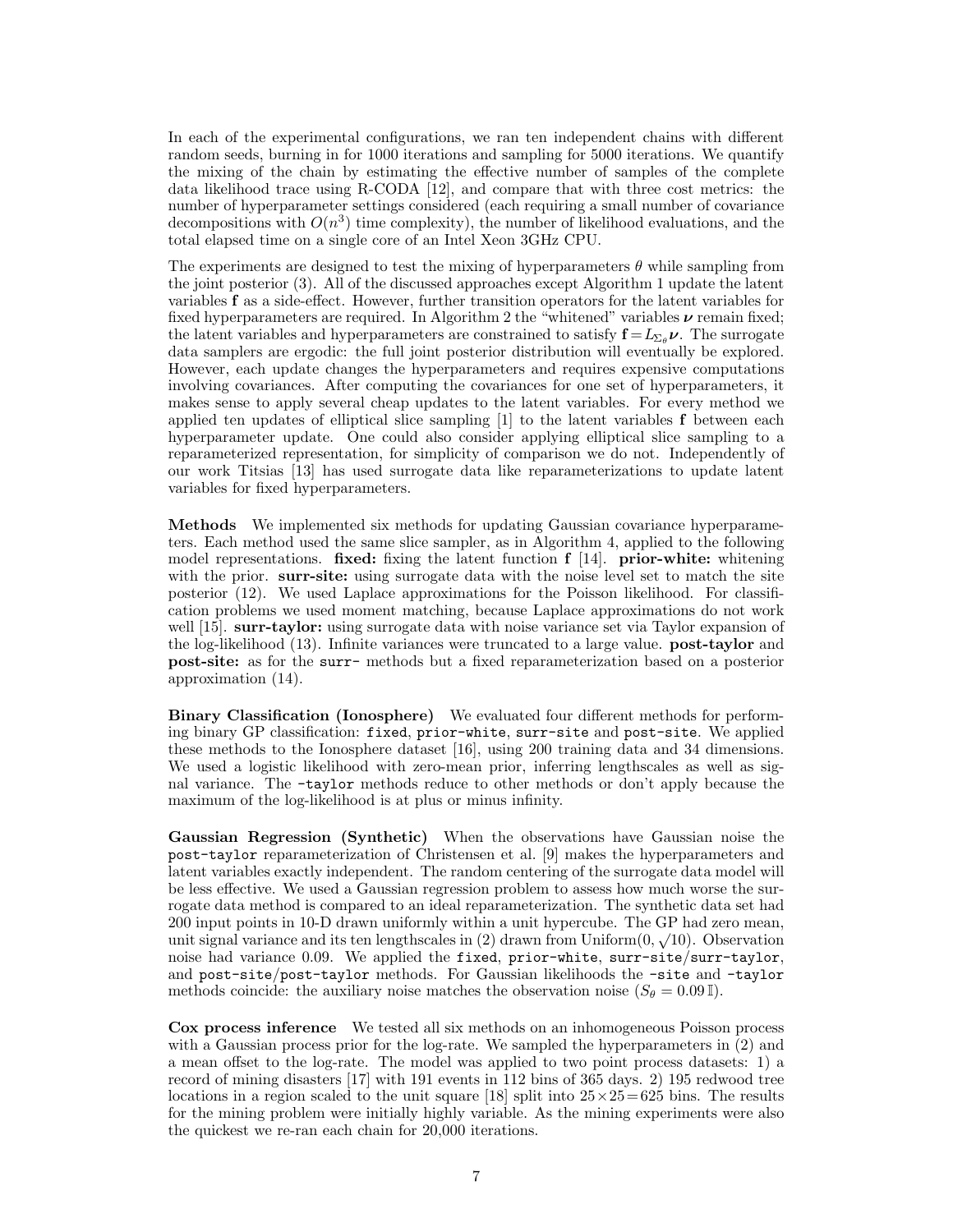

Figure 3: The results of experimental comparisons of six MCMC methods for GP hyperparameter inference on four data sets. Each figure shows four groups of bars (one for each experiment) and the vertical axis shows the effective number of samples of the complete data likelihood per unit cost. The costs are per likelihood evaluation (left), per covariance construction (center), and per second (right). Means and standard errors for 10 runs are shown. Each group of bars has been rescaled for readability: the number beneath each group gives the effective samples for the surr-site method, which always has bars of height 1. Bars are missing where methods are inapplicable (see text).

# 6 Discussion

On the Ionosphere classification problem both of the -site methods worked much better than the two baselines. We slightly prefer surr-site as it involves less problem-specific derivations than post-site.

On the synthetic test the post- and surr- methods perform very similarly. We had expected the existing post- method to have an advantage of perhaps up to  $2-3\times$ , but that was not realized on this particular dataset. The post- methods had a slight time advantage, but this is down to implementation details and is not notable.

On the mining problem the Poisson likelihoods are often close to Gaussian, so the existing post-taylor approximation works well, as do all of our new proposed methods. The Gaussian approximations to the Poisson likelihood fit most poorly to sites with zero counts. The redwood dataset discretizes two-dimensional space, leading to a large number of bins. The majority of these bins have zero counts, many more than the mining dataset. Taylor expanding the likelihood gives no likelihood contribution for bins with zero counts, so it is unsurprising that post-taylor performs similarly to prior-white. While surr-taylor works better, the best results here come from using approximations to the site-posterior (12). For unreasonably fine discretizations the results can be different again: the site-reparameterizations do not always work well.

Our empirical investigation used slice sampling because it is easy to implement and use. However, all of the representations we discuss could be combined with any other MCMC method, such as [19] recently used for Cox processes. The new surrogate data and post-site representations offer state-of-the-art performance and are the first such advanced methods to be applicable to Gaussian process classification.

An important message from our results is that fixing the latent variables and updating hyperparameters according to the conditional posterior — as commonly used by GP practitioners — can work exceedingly poorly. Even the simple reparameterization of "whitening the prior" discussed in Section 2.1 works much better on problems where smoothness is important in the posterior. Even if site approximations are difficult and the more advanced methods presented are inapplicable, the simple whitening reparameterization should be given serious consideration when performing MCMC inference of hyperparameters.

## Acknowledgements

We thank an anonymous reviewer for useful comments. This work was supported in part by the IST Programme of the European Community, under the PASCAL2 Network of Excellence, IST-2007-216886. This publication only reflects the authors' views. RPA is a junior fellow of the Canadian Institute for Advanced Research.